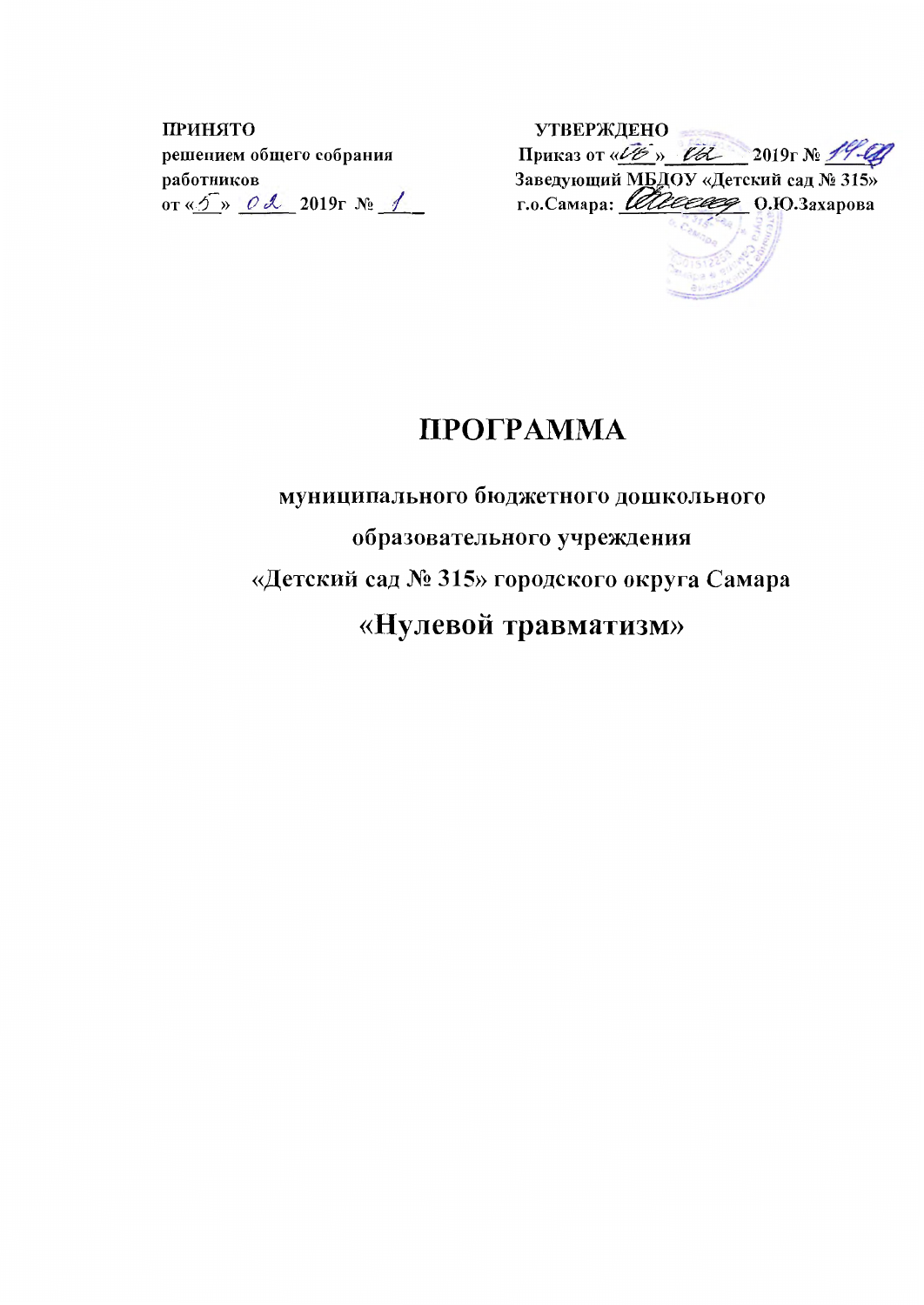# Паспорт

Программы «Нулевой травматизм» МБДОУ «Детский сад № 315» г.о.Самара

| Название<br>программы                     | «Нулевой травматизм» муниципальное бюджетное<br>дошкольное образовательное учреждение<br>«Детский сад № 315» городского округа Самара<br>(далее - образовательное учреждение)                                              |
|-------------------------------------------|----------------------------------------------------------------------------------------------------------------------------------------------------------------------------------------------------------------------------|
| Утверждающий<br>локальный<br>правовой акт | Приказ № - од от 2019года                                                                                                                                                                                                  |
| Цели                                      | 1 Снижение коэффициента частоты<br>производственного травматизма (без учёта<br>несчастных случаев в которых не установлена вина<br>ни руководителей, ни работников образовательного<br>учреждения;                         |
|                                           | 2 Снижение коэффициента частоты<br>производственного травматизма со смертельным<br>исходом (без учёта несчастных случаев в которых не<br>установлена вина ни руководителей, ни работников<br>образовательного учреждения); |
|                                           | 3 Снижение профессиональной заболеваемости;<br>4 Снижение удельного веса работников, занятых на<br>работах с вредными и (или) опасными условиями<br>труда.                                                                 |
| Задачи                                    | 1 Формирование корпоративной культуры<br>безопасности труда, ответственного отношения к<br>здоровью работников;                                                                                                            |
|                                           | 2 Выявление профессиональных рисков, их<br>устранение или минимизация;                                                                                                                                                     |
|                                           | 3 Повышение эффективности превентивных мер в<br>области охраны труда;                                                                                                                                                      |
|                                           | 4 Совершенствование системы управления охраной<br>труда;                                                                                                                                                                   |
|                                           | 5 Обеспечение соответствия деятельности в области<br>охраны труда современному уровню развития науки<br>и техники;                                                                                                         |
|                                           | 6 Повышение уровня подготовки персонала по<br>вопросам охраны труда;                                                                                                                                                       |
|                                           | 7 Обеспечение, развитие и стимулирование<br>персональной и коллективной ответственности                                                                                                                                    |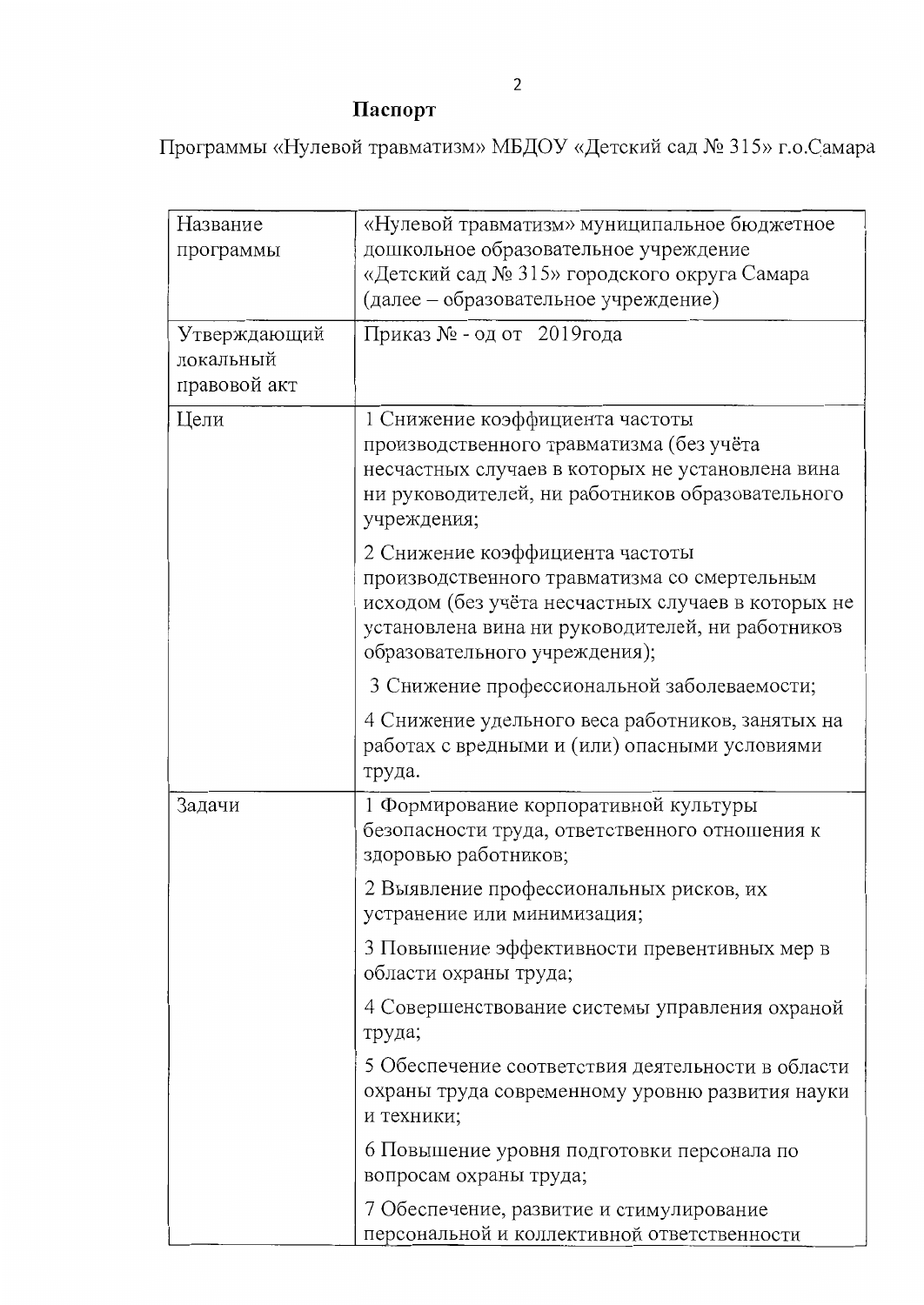| 3                          |                                                                                                 |  |  |  |  |  |
|----------------------------|-------------------------------------------------------------------------------------------------|--|--|--|--|--|
|                            | работников организации за соблюдением требований                                                |  |  |  |  |  |
|                            | в области охраны труда;                                                                         |  |  |  |  |  |
|                            | 8 Снижение рисков применения штрафных санкций                                                   |  |  |  |  |  |
|                            | по результатам проверок со стороны органов,                                                     |  |  |  |  |  |
|                            | осуществляющих государственный надзор за<br>соблюдением трудового законодательства.             |  |  |  |  |  |
|                            |                                                                                                 |  |  |  |  |  |
| Целевые                    | 1 Коэффициент частоты производственного                                                         |  |  |  |  |  |
| индикаторы<br>(показатели) | травматизма (численность пострадавших в<br>результате несчастных случаев на производстве с      |  |  |  |  |  |
|                            | утратой трудоспособности на один рабочий день и                                                 |  |  |  |  |  |
|                            | более и со смертельным исходом в расчете на 1 тыс.                                              |  |  |  |  |  |
|                            | работающих).                                                                                    |  |  |  |  |  |
|                            | 2 Коэффициент частоты производственного                                                         |  |  |  |  |  |
|                            | травматизма со смертельным исходом (численность                                                 |  |  |  |  |  |
|                            | пострадавших в результате несчастных случаев на                                                 |  |  |  |  |  |
|                            | производстве со смертельным исходом в расчете на                                                |  |  |  |  |  |
|                            | 1 тыс. работающих).                                                                             |  |  |  |  |  |
|                            | 3 Профессиональная заболеваемость (количество                                                   |  |  |  |  |  |
|                            | случаев профессиональных заболеваний в расчете на<br>10 тыс. работающих).                       |  |  |  |  |  |
|                            |                                                                                                 |  |  |  |  |  |
|                            | 4 Удельный вес работников, занятых на работах с<br>вредными и (или) опасными условиями труда, в |  |  |  |  |  |
|                            | среднесписочной численности работников.                                                         |  |  |  |  |  |
| Сроки                      | $2019 - 2021$ годы                                                                              |  |  |  |  |  |
| реализации                 |                                                                                                 |  |  |  |  |  |
| Объемы                     | Бюджетные и внебюджетные средства; средства                                                     |  |  |  |  |  |
| финансирования             | $\Phi$ CC.                                                                                      |  |  |  |  |  |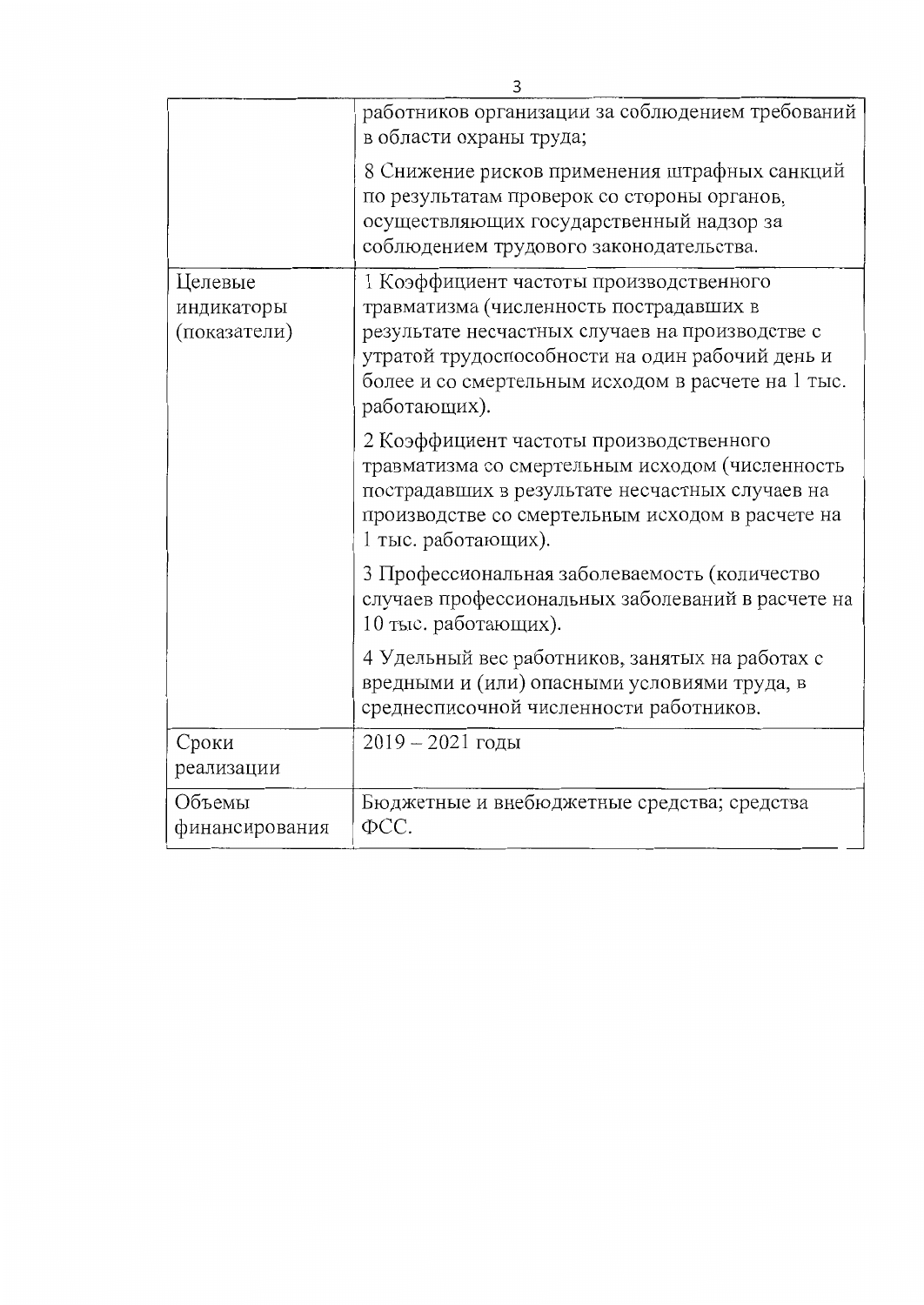#### 1. Общие положения

1.1. Настоящая Типовая программа "нулевого травматизма" (далее -Программа) устанавливает общие организационно-технические мероприятия, направленные на сохранение жизни и здоровья работников в процессе их трудовой деятельности. Программа основана на государственной политике в области охраны труда, установленной статьей 210 Трудового кодекса Российской Федерации. В программе отражены ключевые направления по формированию и установлению целей и задач в области охраны труда с учетом выявленных опасностей и профессиональных рисков, результатов анализа производственного травматизма, профессиональных заболеваний, а также изменяющихся потребностей и приоритетов.

#### 2. Цели

2.1. Обеспечение безопасности и здоровья работников на рабочем месте.

Предотвращение несчастных случаев и профессиональных  $2.2.$ заболеваний в образовательном учреждении (далее - Учреждение).

2.3. Обеспечение соответствия оборудования и трудовой деятельности государственным нормативным требованиям по охране труда, пожарной безопасности.

#### 3. Задачи

3.1. Снижение рисков несчастных случаев в Учреждении.

3.2. Внедрение системы управления профессиональными рисками.

#### 4. Принципы

4.1. Приоритет жизни работника и его здоровья.

 $4.2.$ Ответственность руководителей и каждого работника 32 безопасность и соблюдение всех обязательных требований охраны труда.

4.3. Вовлечение работников в обеспечение безопасных условий и охраны труда.

4.4. Оценка и управление рисками в Учреждении, проведение регулярных аудитов безопасности.

4.5. Непрерывное обучение и информирование работников по вопросам охраны труда.

#### 5. Основные направления

5.1. Программой предусмотрена реализация скоординированных действий по следующим основным направлениям: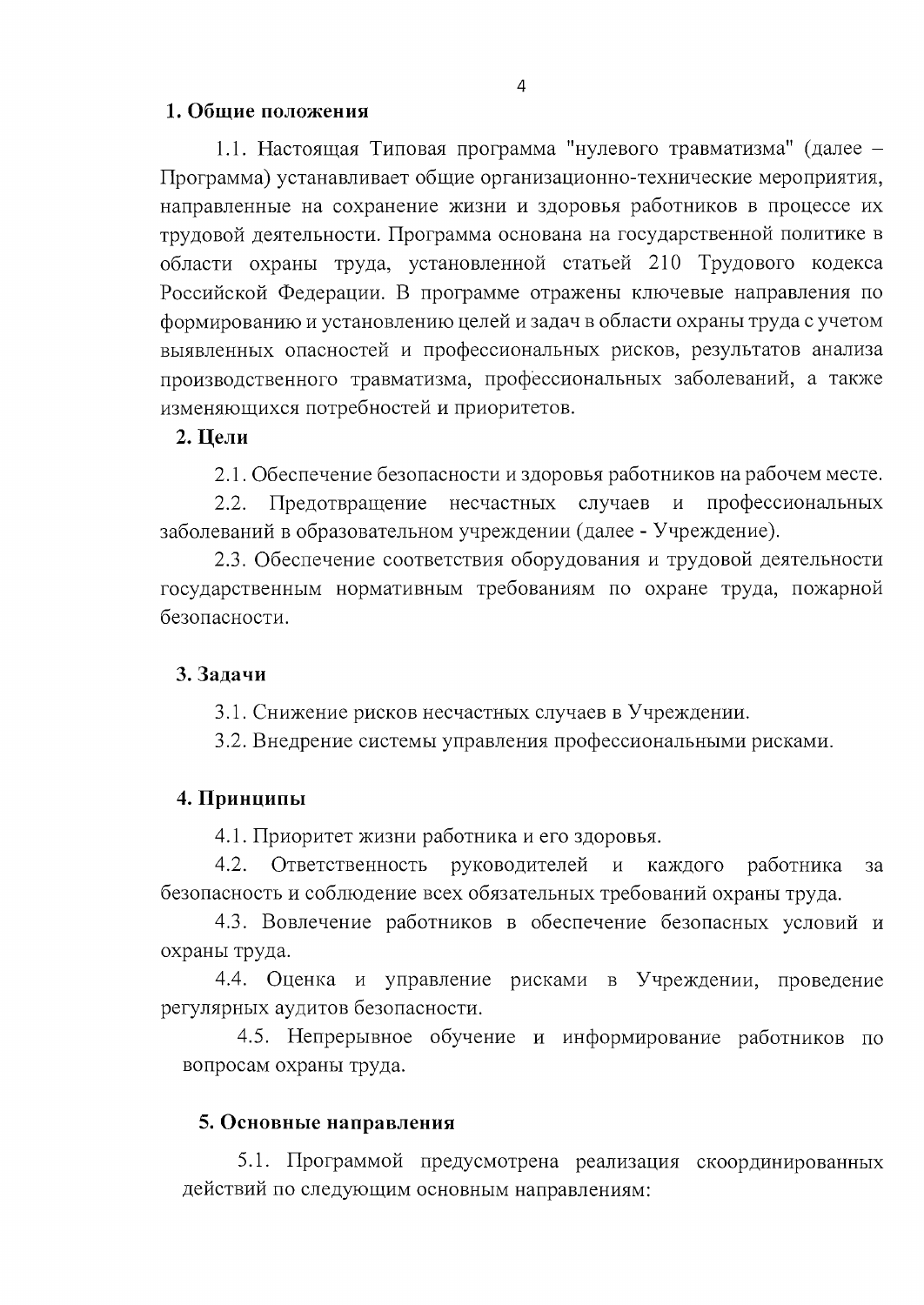$5.1.1.$ Обеспечение соответствия оборудования  $\overline{M}$ трудовой деятельности законодательным нормативным требованиям по охране труда и пожарной безопасности.

5.1.2. Обеспечение безопасности работника на рабочем месте.

Использование механизма 5.1.3. частичного финансирования предупредительных мер по сокращению производственного травматизма и профессиональных заболеваний работников за счёт средств страховых взносов на обязательное социальное страхование от несчастных случаев в Учреждении и профессиональных заболеваний.

5.1.4. Проведение специальной оценки условий труда.

5.1.5. Развитие санитарно-бытового и лечебно-профилактического обслуживания работников в соответствии с требованиями охраны труда.

5.1.6. Приобретение и выдача сертифицированной специальной одежды, специальной обуви и других средств индивидуальной защиты, смывающих и обезвреживающих средств в соответствии с установленными нормами работникам, занятым на работах с вредными и (или) опасными условиями труда, также на работах, выполняемых в особых a температурных условиях или связанных с загрязнением.

5.1.7. Проведение дней охраны труда, совещаний, семинаров и иных мероприятий по вопросам охраны труда.

5.1.8. Обучение безопасным методам и приемам выполнения работ, проведение инструктажа по охране труда, стажировки на рабочем месте и проверки знания требований охраны труда.

5.1.9. Организация контроля за состоянием условий труда на рабочих местах, а также за правильностью применения работниками средств индивидуальной и коллективной защиты.

5.1.10. Проведение обязательных предварительных (при поступлении работу) и периодических (в течение трудовой деятельности) на медицинских осмотров работников.

5.1.11. Информирование работников о состоянии условий и охраны труда на рабочих местах, существующем риске повреждения здоровья, о полагающихся работникам компенсациях за работу во вредных и (или) опасных условиях труда, средствах индивидуальной защиты.

5.1.12. Разработка и утверждение правил и инструкций по охране труда для работников.

5.1.13. Проведение проверок состояния условий и охраны труда на рабочих местах, рассмотрение их результатов, выработка предложений по приведению условий и охраны труда в соответствие с государственными нормативными требованиями охраны труда.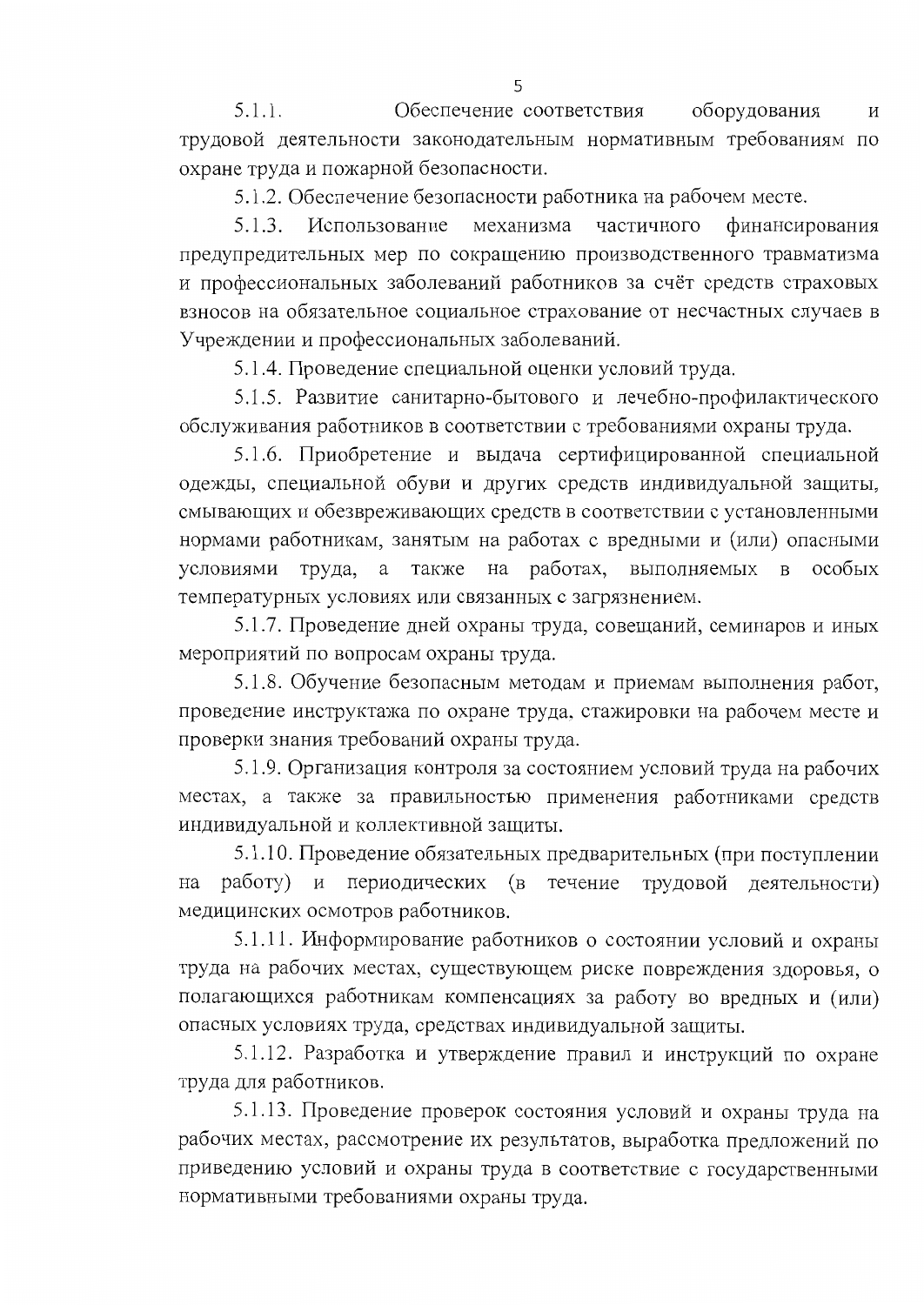$5.1.14.$ Внедрение более совершенных технологий производства, нового оборудования, средств автоматизации и механизации трудовой деятельности с целью создания безопасных условий труда, ликвидации (сокращении числа) рабочих мест с вредными и (или) опасными условиями труда.

5.1.15. Привлечение к сотрудничеству в вопросах улучшения условий труда и контроля за охраной труда членов трудовых коллективов - через обеспечение работы совместных комитетов (комиссий) по охране труда, уполномоченных (доверенных) лиц по охране труда профессионального союза или трудового коллектива.

5.2. Перечень мероприятий, сгруппированных в соответствии с основными направлениями Программы, представлены в Приложении.

#### 6. Основные мероприятия по разделам.

6.1. Совершенствование нормативно-правовой базы в области охраны труда в Учреждении:

- анализ информации о состоянии условий и охраны труда в Учреждении;
- систематизация информации о состоянии условий и охраны труда в Учреждении;
- обеспечение наличия комплекта нормативных правовых актов (далее -НПА), содержащих требования охраны труда, в соответствии со спецификой деятельности (далее - НПА по охране труда);
- составление перечня имеющихся НПА по охране труда;
- оценка актуальности имеющихся НПА по охране труда;
- анализ и актуализация действующих локальных нормативных актов по охране труда;
- пересмотр и актуализация должностных инструкций (должностных регламентов), положений о подразделениях в целях распределения функций и обязанностей по охране труда;
- пересмотр и актуализация инструкций по охране труда для работников в соответствии с должностями, профессиями или видами выполняемых работ;

6.2. Превентивные меры, направленные на снижение производственного травматизма и профессиональной заболеваемости. Непрерывная подготовка работников по охране труда:

– создание и обеспечение работы комитета (комиссии) по охране труда в целях организации совместных действий работодателя и работников по обеспечению требований охраны труда, предупреждению производственного травматизма и профессиональных заболеваний;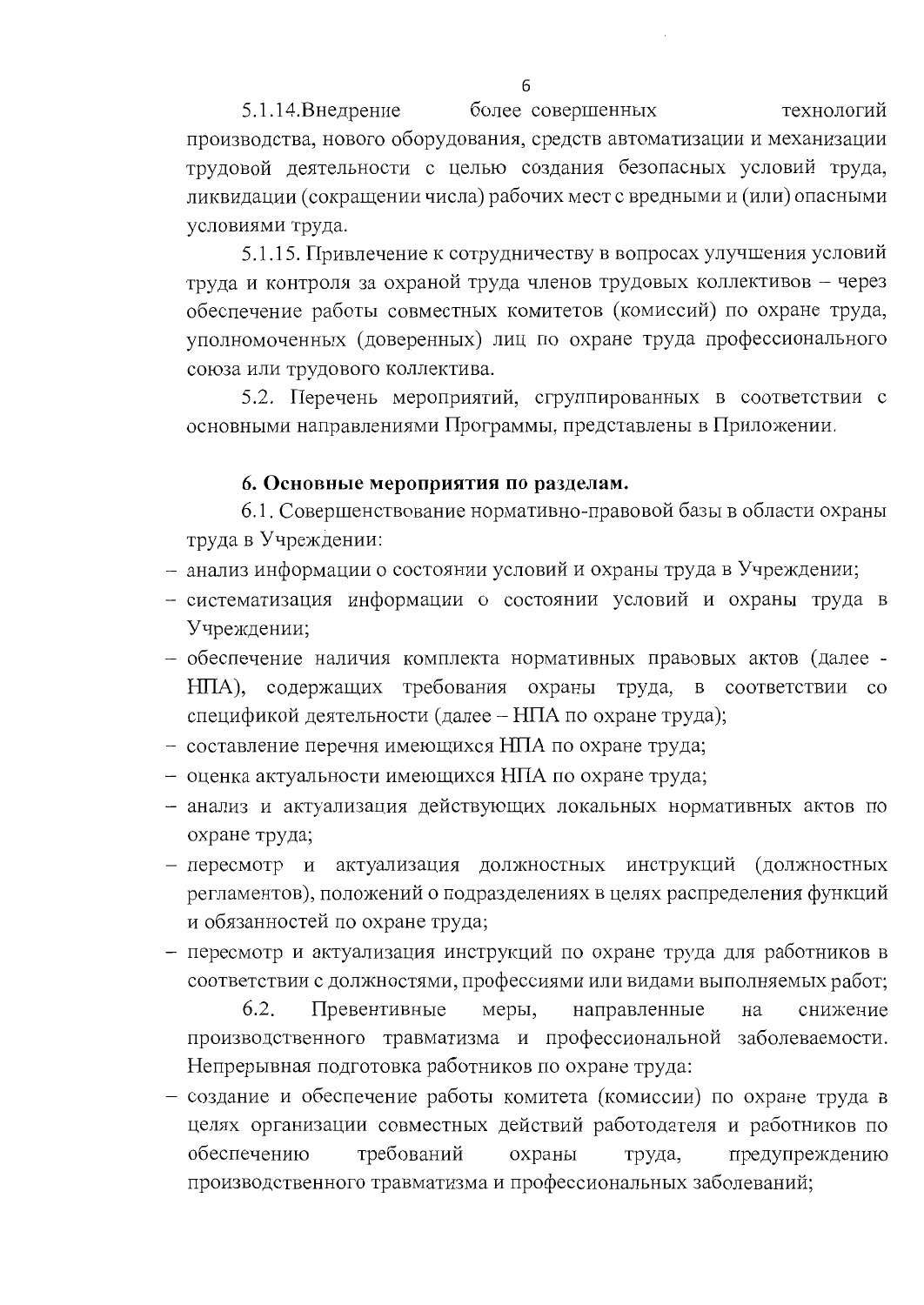- $c$  depe - повышение уровня компетенции молодых специалистов  $\overline{B}$ соответствующих посредством организации охраны труда информационных мероприятий;
- организация различных информационно-методических площадок: уголков охраны труда, методических кабинетов;
- проведение проверок условий и охраны труда на рабочих местах, направленных на выявление нарушений трудового законодательства в сфере охраны труда и их устранение;
- включение вопросов состояния условий и охраны труда в повестки совещаний, проводимых руководителем организации с заслушиванием руководителей структурных подразделений;
- использование средств Фонда социального страхования Российской Федерации на финансирование предупредительных мер по снижению производственного травматизма и профессиональных заболеваний;
- обучение по охране труда, в том числе обучение работников оказанию первой помощи (проведение всех видов инструктажей, проведение стажировки, организация проведения периодического обучения работников, выполняющих работы во вредных и (или) опасных условиях труда и т.д.);
- создание и обеспечение работы комиссии по проверке знаний требований охраны труда в составе не менее трёх человек, прошедших обучение по охране труда и проверку знаний требований охраны труда;
- обеспечение работников специальной одеждой, специальной обувью и другими средствами индивидуальной защиты (далее - СИЗ);
- проведение инструктажа работников о правилах применения СИЗ, применение которых требует от работников практических навыков (респираторы, противогазы, самоспасатели, предохранительные пояса, и др.), простейших способах накомарники, каски проверки ИХ работоспособности и исправности, а также тренировок по их применению;
- обеспечение ухода за СИЗ и их хранения (своевременная химчистка, стирка, дегазация, дезактивация, дезинфекция, обезвреживание, обеспыливание, сушка СИЗ, ремонт и замена);
- контроль за обязательным применением работниками СИЗ;
- медицинские осмотры (обследования) работников;
- составление контингента работников, подлежащих периодическим и (или) предварительным осмотрам;
- заключение договора с медицинской организацией на проведение медицинских осмотров;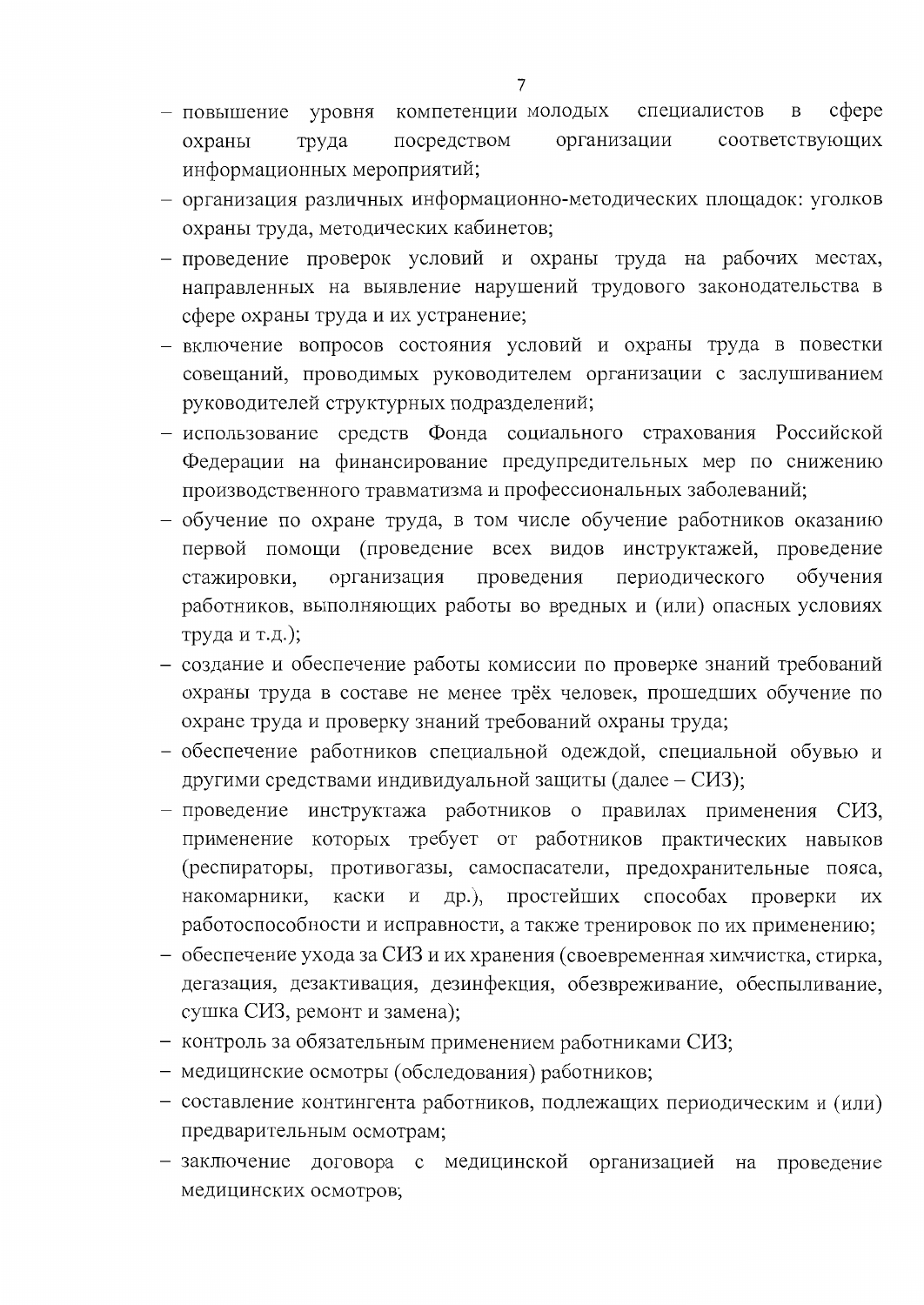- определение частоты проведения периодических осмотров  $\mathbf{B}$ соответствии с типами вредных и (или) опасных производственных факторов, воздействующих на работника, или видами выполняемых работ;
- составление поименных списков, разработанных контингентов работников, подлежащих периодическим и (или) предварительным осмотрам;
- направление списка контингента, разработанного и утвержденного территориальный орган федерального работодателем,  $\, {\bf B}$ органа исполнительной власти, уполномоченного на осуществление федерального санитарно-эпидемиологического надзора государственного ПО фактическому месту нахождения работодателя;
- ознакомление работников, подлежащих периодическому медицинскому осмотру, с календарным планом проведения периодических медицинских осмотров;
- выдача работникам, направляемым на периодический осмотр, направления на периодический медицинский осмотр;
- проведение смотров; конкурсов на лучшую организацию работы по охране труда среди структурных подразделений, проведение дней (месячника) охраны труда,
- участие в федеральных и областных конкурсах по охране труда;
- организация проведения контроля за соблюдением норм охраны труда.

6.3. Специальная оценка условий труда работающих в учреждении:

- проведение специальной оценки условий труда;
- реализация мероприятий, разработанных по результатам проведения специальной оценки условий труда;
- учет количества рабочих мест, на которых улучшены условия труда по результатам специальной оценки условий труда;
- оценка эффективности мероприятий по приведению уровней воздействия вредных и (или) опасных производственных факторов на рабочих местах в соответствие с государственными нормативными требованиями охраны труда;
- оценка уровней профессиональных рисков;
- приобретение и монтаж средств сигнализации о нарушении нормального функционирования производственного оборудования, средств аварийной остановки, а также устройств, позволяющих исключить возникновение ситуаций прекращении при ПОЛНОМ ИЛИ частичном опасных энергоснабжения и последующем его восстановлении;
- внедрение систем автоматического контроля уровней опасных и вредных производственных факторов на рабочих местах;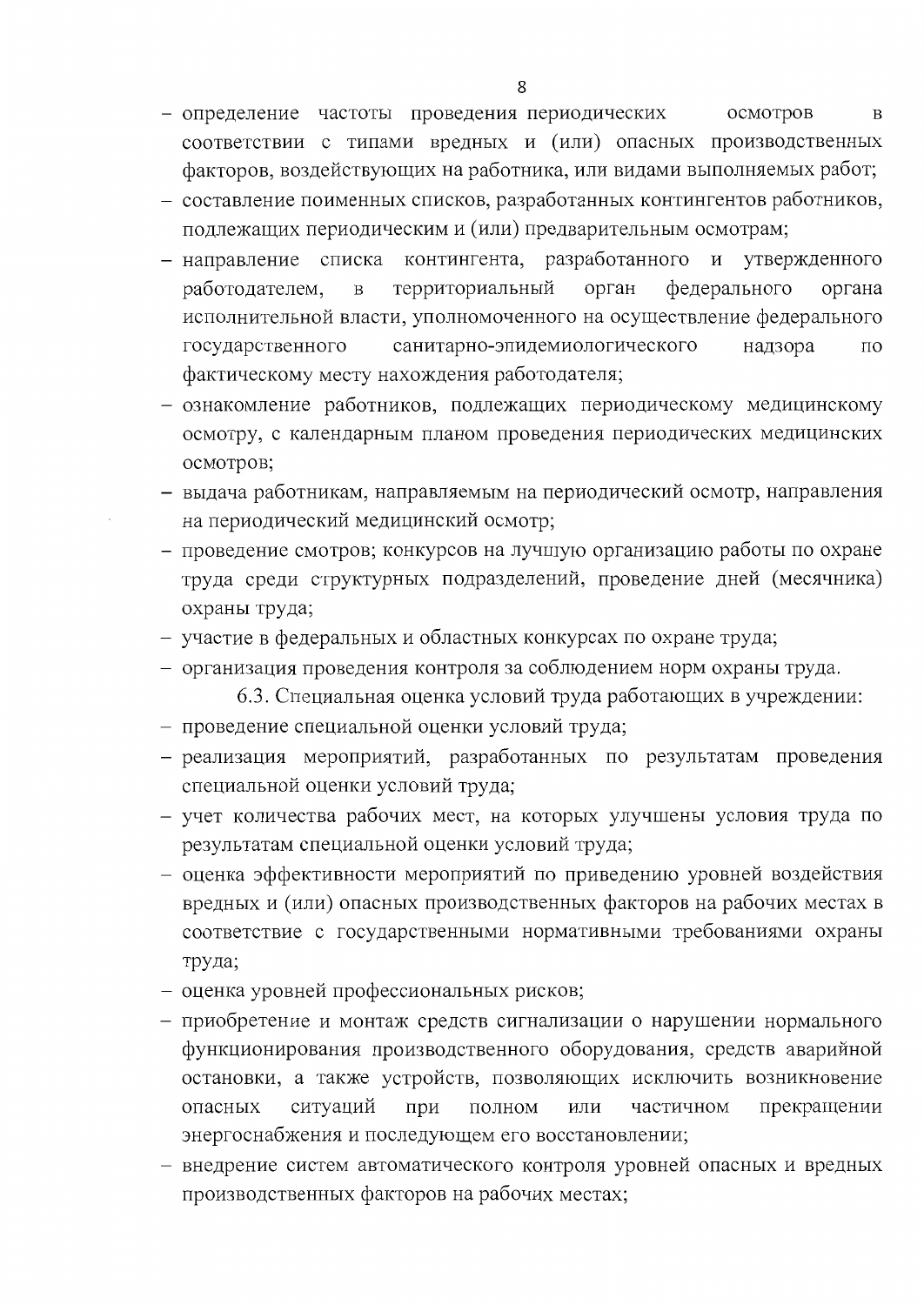- внедрение и (или) модернизация технических устройств, обеспечивающих защиту работников от поражения электрическим током;
- установка предохранительных, защитных и сигнализирующих устройств (приспособлений) в целях обеспечения безопасной эксплуатации и аварийной защиты паровых, водяных и других производственных коммуникаций, оборудования;
- проведение государственной экспертизы условий труда;
- принятие мер по устранению нарушений выявленных в ходе проведения государственной экспертизы условий труда.

6.4. Информационное обеспечение и пропаганда охраны труда:

- информирование работников по актуальным вопросам охраны труда посредством размещения актуальной информации в общедоступных местах;
- организация и проведение семинаров, конференции, круглых столов, посвященных Всемирному дню охраны труда;
- организация и проведение конкурсов профессионального мастерства.

6.5. Профилактические мероприятия, направленные на сохранение здоровья на рабочих местах:

- реализация мероприятий, направленных на развитие физической культуры и спорта в трудовых коллективах;
- организация и проведение физкультурных и спортивных мероприятий, в том числе мероприятий по внедрению Всероссийского физкультурноспортивного комплекса «Готов к труду и обороне» (ГТО);
- организация и проведение физкультурно-оздоровительных мероприятий (производственной гимнастики);
- приобретение, содержание и обновление спортивного инвентаря;
- устройство новых и (или) реконструкция имеющихся помещений и площадок для занятий спортом;
- включение вопроса «ВИЧ/СПИД на рабочих местах» в программы проведения инструктажей по охране труда.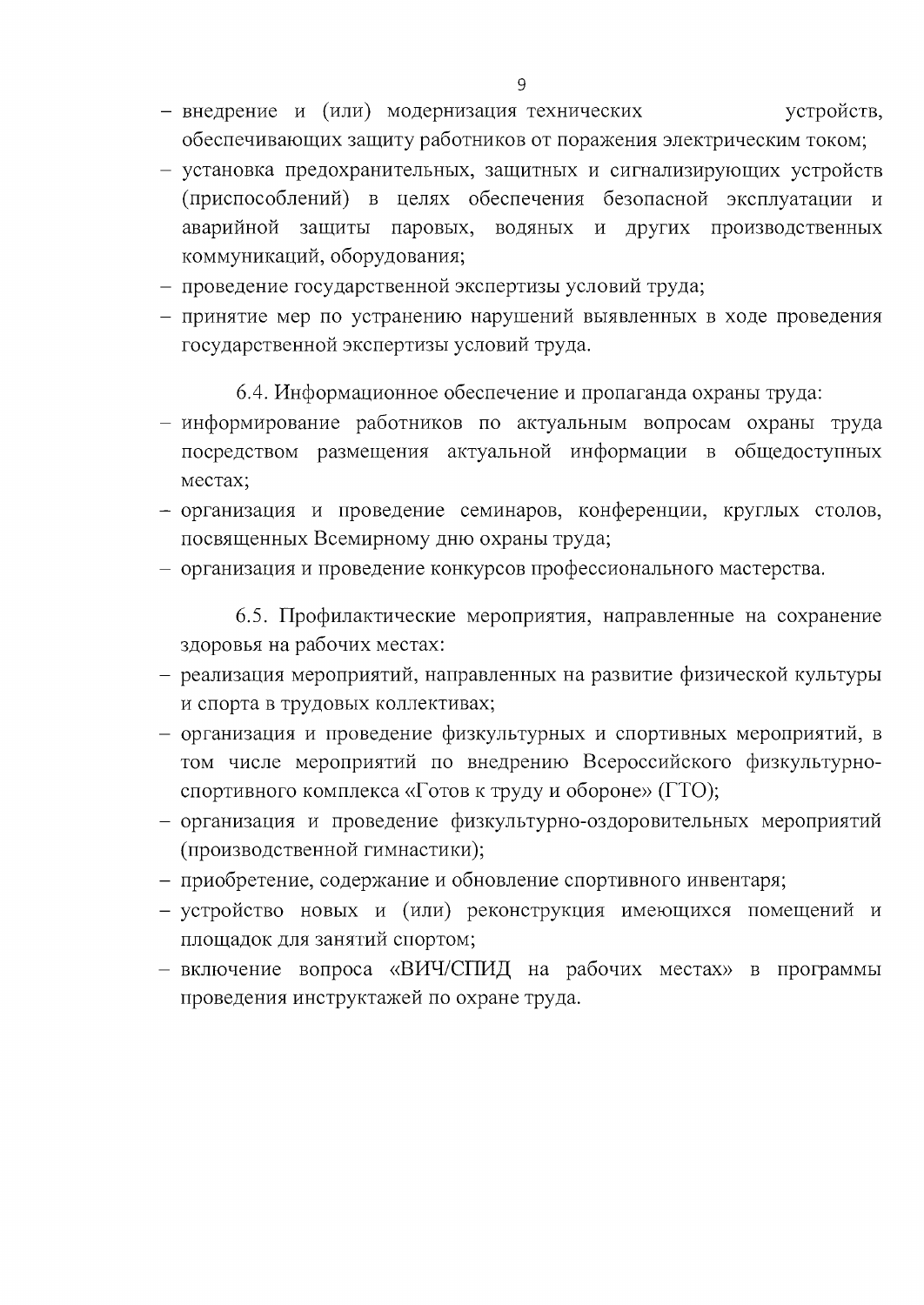### ПРИЛОЖЕНИЕ 1 к программе "Нулевой травматизм"

# ПЕРЕЧЕНЬ МЕРОПРИЯТИЙ

## по реализации программы: "Нулевого травматизма» в МБДОУ «Детский сад № 315» г. о. Самара

|    | Наименование мероприятия                                                                                                                                                                                                                                       | ответственные            | Срок<br>исполнения                   | Объемы финансирования,<br>тыс. руб. |      |      |
|----|----------------------------------------------------------------------------------------------------------------------------------------------------------------------------------------------------------------------------------------------------------------|--------------------------|--------------------------------------|-------------------------------------|------|------|
|    |                                                                                                                                                                                                                                                                |                          |                                      | 2019                                | 2020 | 2021 |
|    | 1. Повышение ответственности руководителя за охрану труда                                                                                                                                                                                                      |                          |                                      |                                     |      |      |
| 1. | Направление Руководителя и заместителей руководителя на тренинги и<br>обучения по вопросам охраны труда                                                                                                                                                        | Заведующий<br>МБДОУ      | B cootb. c<br>утвержден.<br>графиком |                                     |      |      |
| 2. | Включение вопросов охраны труда в повестку совещаний в учреждении<br>(одним из пунктов повестки совещаний)                                                                                                                                                     | Заведующий<br>МБДОУ      | Постоянно,<br>по необхо-<br>димости  |                                     |      |      |
| 3. | Проведение встреч руководителя учреждения с работниками для<br>обсуждения вопросов охраны труда                                                                                                                                                                | Заведующий<br>МБДОУ      | B cootb. c<br>утвержден.<br>графиком |                                     |      |      |
| 4. | Проведение руководителем учреждения и заместителями руководителя<br>аудитов соблюдения требований охраны труда (форма аудитов<br>опрелепяется руковолителем)                                                                                                   | Заведующий<br>МБДОУ      | B cootb. c<br>утвержден.<br>графиком |                                     |      |      |
|    | 2. Выявление угроз и контроль рисков                                                                                                                                                                                                                           |                          |                                      |                                     |      |      |
| 5. | Проведение специальной оценки условий труда                                                                                                                                                                                                                    | Заведующий<br>МБДОУ      | 2020 г.                              |                                     |      |      |
| 6. | Проверка наличия (включение при отсутствии) в составе должностных<br>обязанностей<br>руководителей структурных<br>подразделений,<br><b>BCCX</b><br>заместителей руководителей и работников осуществления оценки рисков<br>и угроз (опреледяется руководителем) | Ответствен-<br>ный по ОТ | По мере<br>необходи-<br>мости        |                                     |      |      |
| 7. | Актуализация оценки рисков и угроз с последующей разработкой программ профилактики (превентивных мероприятий)                                                                                                                                                  | Ответствен-<br>ный по ОТ | ежегодно                             |                                     |      |      |
| 8. | Незамедлительное информирование руководителя<br>учреждения<br>$\overline{O}$<br>производственных авариях, предаварийных ситуациях и потенциально<br>опасных происшествиях, несущих вред для здоровья работников<br><b>учпежления</b>                           | Bce<br>сотрудники        | постоянно                            |                                     |      |      |
| 9. | Расследование производственных аварий, предаварийных ситуаций и<br>потенциально опасных происшествий в учреждении для выявления<br>причин и принятия превентивных мер                                                                                          | Заведующий<br>МБДОУ      | постоянно                            |                                     |      |      |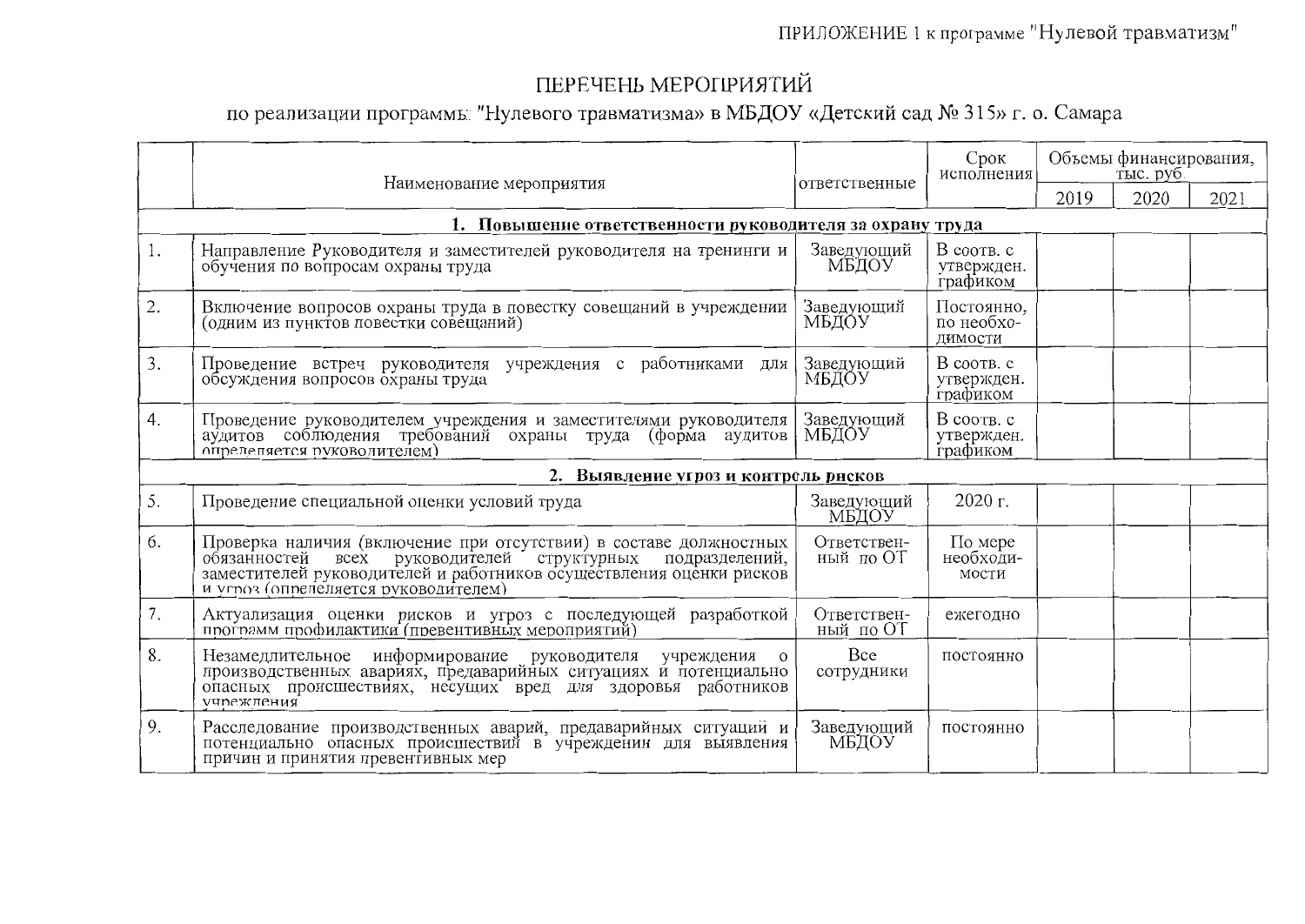|     | 11                                                                                                                                                                                                                                                                                                                                    |                                                  |                                                  |  |  |
|-----|---------------------------------------------------------------------------------------------------------------------------------------------------------------------------------------------------------------------------------------------------------------------------------------------------------------------------------------|--------------------------------------------------|--------------------------------------------------|--|--|
| 10. | Проведение руководителем учреждения или уполномоченным им лицом<br>выборочных проверок эффективности превентивных мер                                                                                                                                                                                                                 | Заведующий<br>МБДОУ                              | По мере<br>необходи-<br>мости                    |  |  |
|     | 3. Разработка программ в сфере безопасности и гигиены труда                                                                                                                                                                                                                                                                           |                                                  |                                                  |  |  |
| 11. | Разработка локальных правовых актов по охране труда (стандартов,<br>программ и т.д.) в том числе по направлениям: работы на высоте; работы<br>по обслуживанию электроустановок; работы в колодцах; профилактика<br>дорожно-транспортных происшествий и по другим направлениям с<br>назначением руководителей соответствующих проектов | Ответствен-<br>ный по ОТ                         | По мере<br>необходи-<br>мости                    |  |  |
| 12. | Информирование работников о показателях эффективности работы в<br>сфере охраны труда (число аварий, работники, прошедшие подготовку)                                                                                                                                                                                                  | Ответствен-<br>ный по ОТ                         | Постоянно,<br>не реже $1$<br>раза в<br>полугодие |  |  |
|     | 4. Система охраны труда в учреждении                                                                                                                                                                                                                                                                                                  |                                                  |                                                  |  |  |
| 13. | Разработка (актуализация) системы управления охраны труда                                                                                                                                                                                                                                                                             | Ответствен-<br>ный по ОТ                         | По мере<br>необходи-<br>мости                    |  |  |
| 14. | работников,<br>подлежащих<br>Актуализация<br>списка<br>контингента<br>предварительным и (или) периодическим медицинским осмотрам                                                                                                                                                                                                      | Ответствен-<br>ный по ОТ                         | По мере<br>необходи-<br>мости                    |  |  |
| 15. | Актуализация трудовых договоров (в части вопросов охраны труда) и<br>инструкций по охране труда                                                                                                                                                                                                                                       | Ответствен-<br>ный по ОТ                         | По мере<br>необходи-<br>мости                    |  |  |
| 16. | Проведение практических мероприятий, касающихся экстренных<br>ситуаций, на которых отрабатываются навыки действия в чрезвычайных<br>ситуациях                                                                                                                                                                                         | Заведующий<br>МБДОУ,<br>ответствен-<br>ный по ОТ | В соотв. с<br>утвержден.<br>графиком             |  |  |
|     | 5. Обеспечение соответствия оборудования и трудового процесса требованиям охраны труда                                                                                                                                                                                                                                                |                                                  |                                                  |  |  |
| 17. | Подготовка для всех процессов закупок товаров, работ, услуг технических<br>заданий в соответствии с требованиями по оезопасности                                                                                                                                                                                                      | Бухгалтер                                        | По мере<br>необходи-<br>мости                    |  |  |
| 18. | Проверка соответствия приобретаемых товаров, работ, услуг требованиям<br>безопасности, наличия сертификатов соответствия                                                                                                                                                                                                              | Бухгалтер                                        | При<br>приеме<br>товаров,<br>работ и<br>УСЛУГ    |  |  |
| 19. | Осуществления проверок безопасного состояния оборудования                                                                                                                                                                                                                                                                             | Ответствен-<br>ный по ОТ                         | В соответ. с<br>установлен.<br>графиком          |  |  |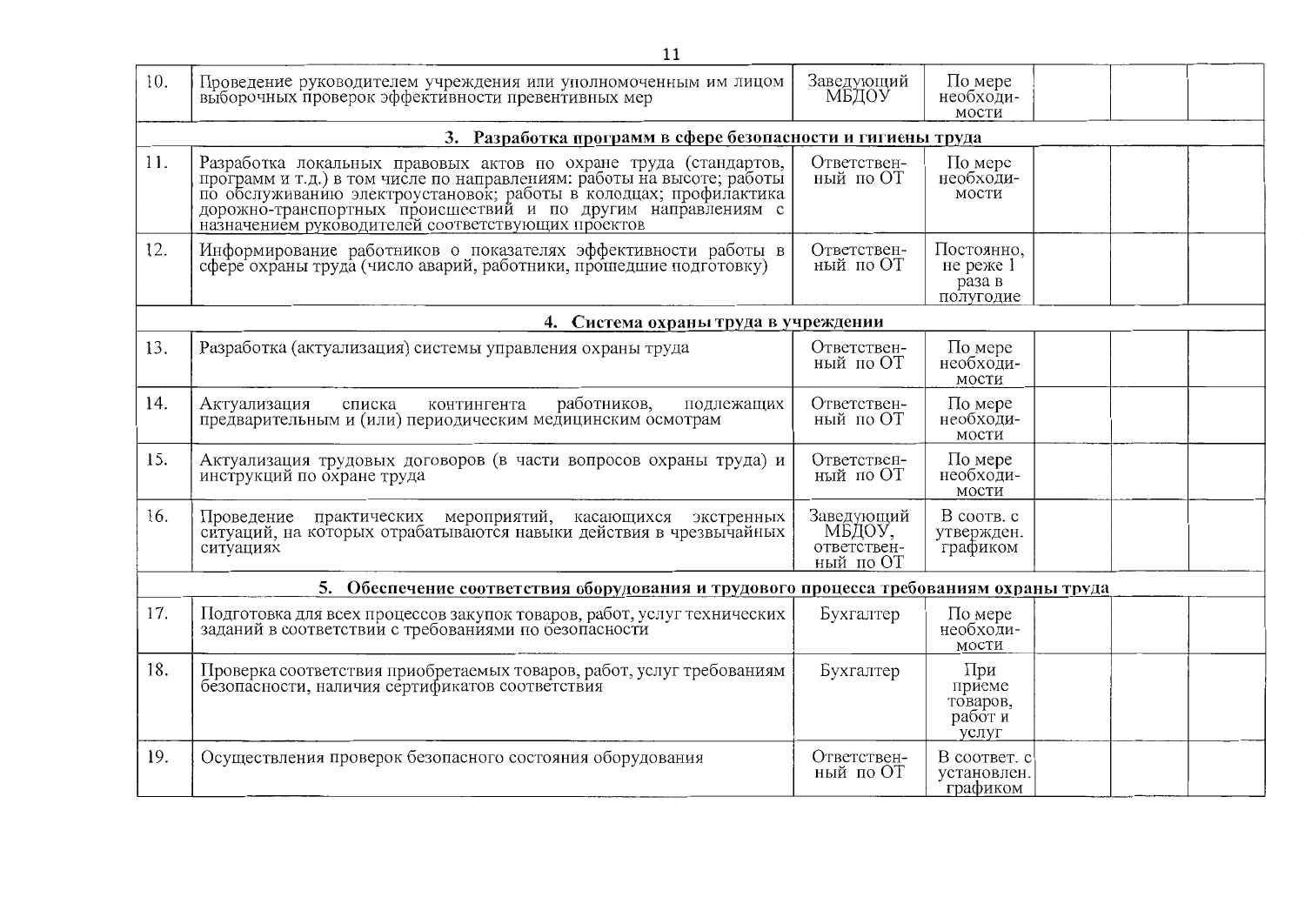|     | 12                                                                                                                                                                                                                                                                                                   |                          |                                         |  |  |  |  |  |
|-----|------------------------------------------------------------------------------------------------------------------------------------------------------------------------------------------------------------------------------------------------------------------------------------------------------|--------------------------|-----------------------------------------|--|--|--|--|--|
| 20. | Реализация мероприятий по улучшению и оздоровлению условий труда,<br>разработанных по результатам проведения специальной оценки условий<br>трула.                                                                                                                                                    | Заведующий<br>МБДОУ      | Согласно<br>плану                       |  |  |  |  |  |
|     | 6. Обучение и повышение квалификации работников учреждення                                                                                                                                                                                                                                           |                          |                                         |  |  |  |  |  |
| 21. | Обучение сотрудников на предприятии принципам безопасной работы<br>под руководством закрепленного за ним наставника (развитие института<br>наставничества)                                                                                                                                           | Заведующий<br>МБДОУ      | По мере<br>необходим<br>ости            |  |  |  |  |  |
| 22. | Направление сотрудников на курсы повышения квалификации                                                                                                                                                                                                                                              | Заведующий<br>МБДОУ      | По мере<br>необходим<br>ости            |  |  |  |  |  |
| 23. | Осуществление проверки знаний сотрудников в области охраны труда в<br>виде тестов, опросов и т.п.                                                                                                                                                                                                    | Ответствен-<br>ный по ОТ | B cootbet. c<br>установлен.<br>графиком |  |  |  |  |  |
| 24. | Проведение «экспресс-тестов» по охране труда перед началом работ<br>(смены) на постоянных рабочих местах                                                                                                                                                                                             | Ответствен-<br>ный по ОТ | По мере<br>необходим<br>ости            |  |  |  |  |  |
| 25. | Организация<br>обучения<br>системы<br>сотрудников<br>дистанционного<br>предприятия вопросам охраны труда                                                                                                                                                                                             |                          | Постоянно                               |  |  |  |  |  |
|     | 7. Повышение мотивании и степени участия работников в обеснечении безонасных условнй труда                                                                                                                                                                                                           |                          |                                         |  |  |  |  |  |
| 26. | Поощрение сотрудников за высокие результаты и безопасную работу, а<br>также участие в конкурсах по охране труда в форме финансовых и<br>нематериальных стимулов (поощрение в виде помещения фотографии<br>работника на доску почета, повышение его разряда, включения в<br>калровый резерв и лругие) | Заведующий<br>МБДОУ      | постоянно                               |  |  |  |  |  |
| 27. | Сбор,<br>внедрение<br>анализ и<br>рационализаторских<br>предложений,<br>направленных на улучшение условий труда сотрудников учреждения                                                                                                                                                               | Ответствен-<br>ный по ОТ | постоянно                               |  |  |  |  |  |
| 28. | Развитие позитивной корпоративной культуры на предприятии, основанной на доверии, уважении и заботе сотрудников друг о друге                                                                                                                                                                         | Ответствен-<br>ный по ОТ | постоянно                               |  |  |  |  |  |
| 29. | Ознакомление сотрудников предприятия с возможными рисками для их<br>здоровья и мерами по их профилактике                                                                                                                                                                                             | Ответствен-<br>ный по ОТ | По мере<br>необходим<br>ости            |  |  |  |  |  |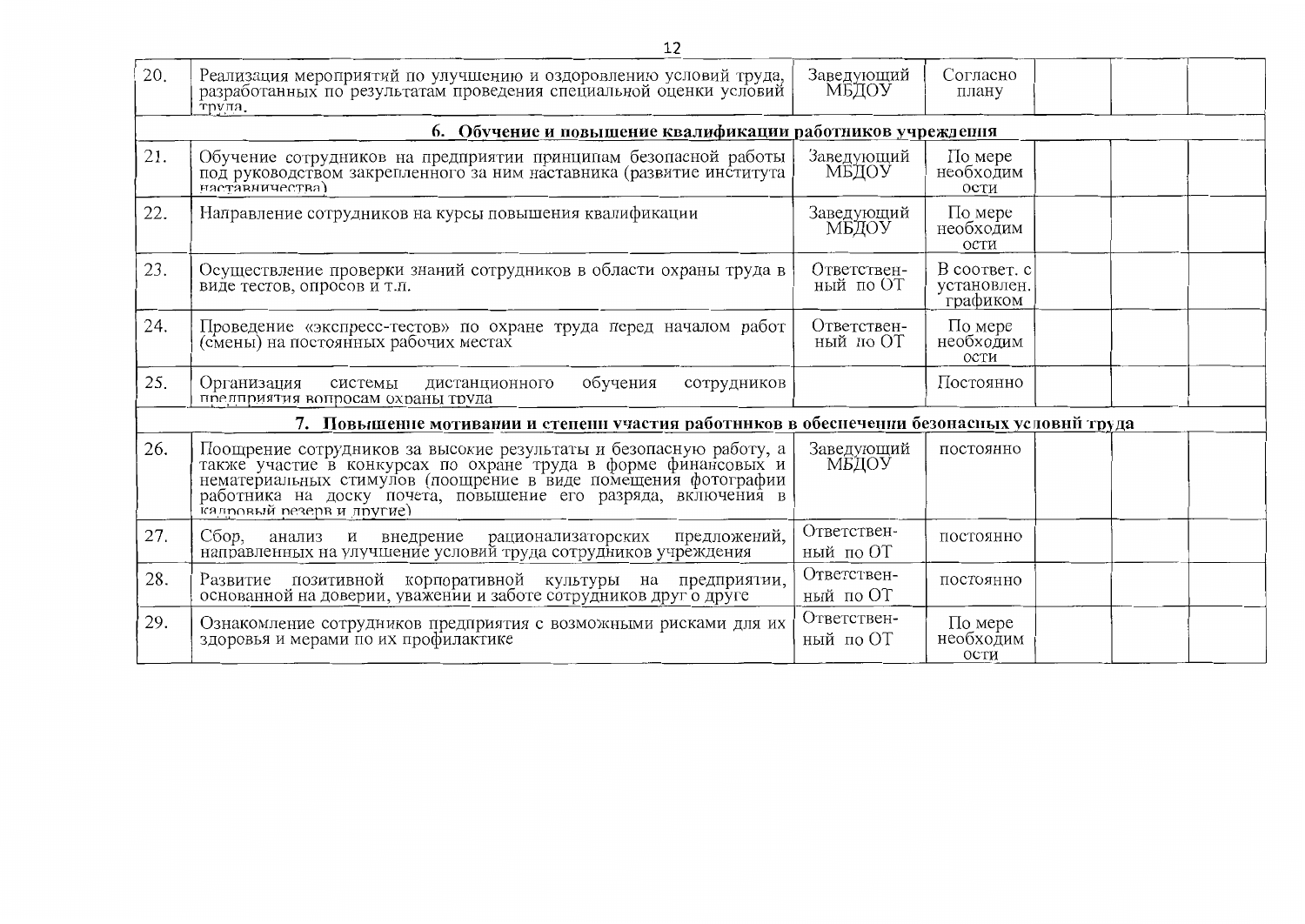## Целевые ноказатели (индикаторы) достижения целей и решеиия задач нрограммы

| $N_2$                   | Наименование целевого                                                                                                                                                                                                                                                   | Методика расчета целевого показателя                                                                                                                                                                                                                                                                                                                                                                                                                                                                                                                                                                                           | Базовое значение    |           | Плановые значения показателя |          |
|-------------------------|-------------------------------------------------------------------------------------------------------------------------------------------------------------------------------------------------------------------------------------------------------------------------|--------------------------------------------------------------------------------------------------------------------------------------------------------------------------------------------------------------------------------------------------------------------------------------------------------------------------------------------------------------------------------------------------------------------------------------------------------------------------------------------------------------------------------------------------------------------------------------------------------------------------------|---------------------|-----------|------------------------------|----------|
| $\mathbf{u}/\mathbf{u}$ | показателя                                                                                                                                                                                                                                                              |                                                                                                                                                                                                                                                                                                                                                                                                                                                                                                                                                                                                                                | целевого показателя | $2019r$ . | $20\overline{20}$ r.         | 2021 r.  |
|                         | Коэффициент частоты<br>производственного<br>травматизма (численность<br>пострадавщих в результате<br>несчастных случаев на<br>преизводстве с утратой<br>трудоспособности на один<br>рабочий день и более и со<br>смертельным исходом в<br>расчете на і тыс. работающих) | Значение показателя рассчитывается по<br>формуле Кч = (Кпостр х 1000) / Краб, где<br>Кч - коэффициент частоты<br>производственного травматизма<br>(численность пострадавших в результате<br>несчастных случаев на производстве с<br>утратой трудоспосойности на один<br>рабочий день и более и со смертельным<br>исходом в расчете на 1 тыс. работающих);<br>Кпостр - численность нострадавших в<br>результате несчастных случаев на<br>производстве с утратой трудоспособности<br>на сдин рабочий день и более и со<br>смертельным исходом в отчетном году;<br>Краб сгеднесписочная численность<br>работающих в отчетном году | $0=(0*1000)/64$     | $\theta$  | $\theta$                     | $\theta$ |
| 2                       | Коэффициент частоты<br>производственного<br>транматизма со смертельным<br>исходом (численность<br>исстрадавших в результате<br>несчастных случаев на<br>производстве со смертельным<br>исходом в расчете на 1 тыс.<br>работающих)                                       | Значение показателя рассчитывается по<br>формуле Ече $u = (Kncm x 1000) / Kpa6$ , где<br>Кчем - козффициент частоты<br>производственного травматизма со<br>смертельным исходом (численность<br>пострадавших в результате несчастных<br>случаев па производстве со смертельным<br>исходом в расчете на 1 тыс. работающих);<br>Кпсм - численность пострадавших в<br>результате несчастных случаев на<br>производстве со смертельным исходом в<br>отчетном году;                                                                                                                                                                  | $0=(0*1000)/64$     | ()        | 0                            | $\Omega$ |